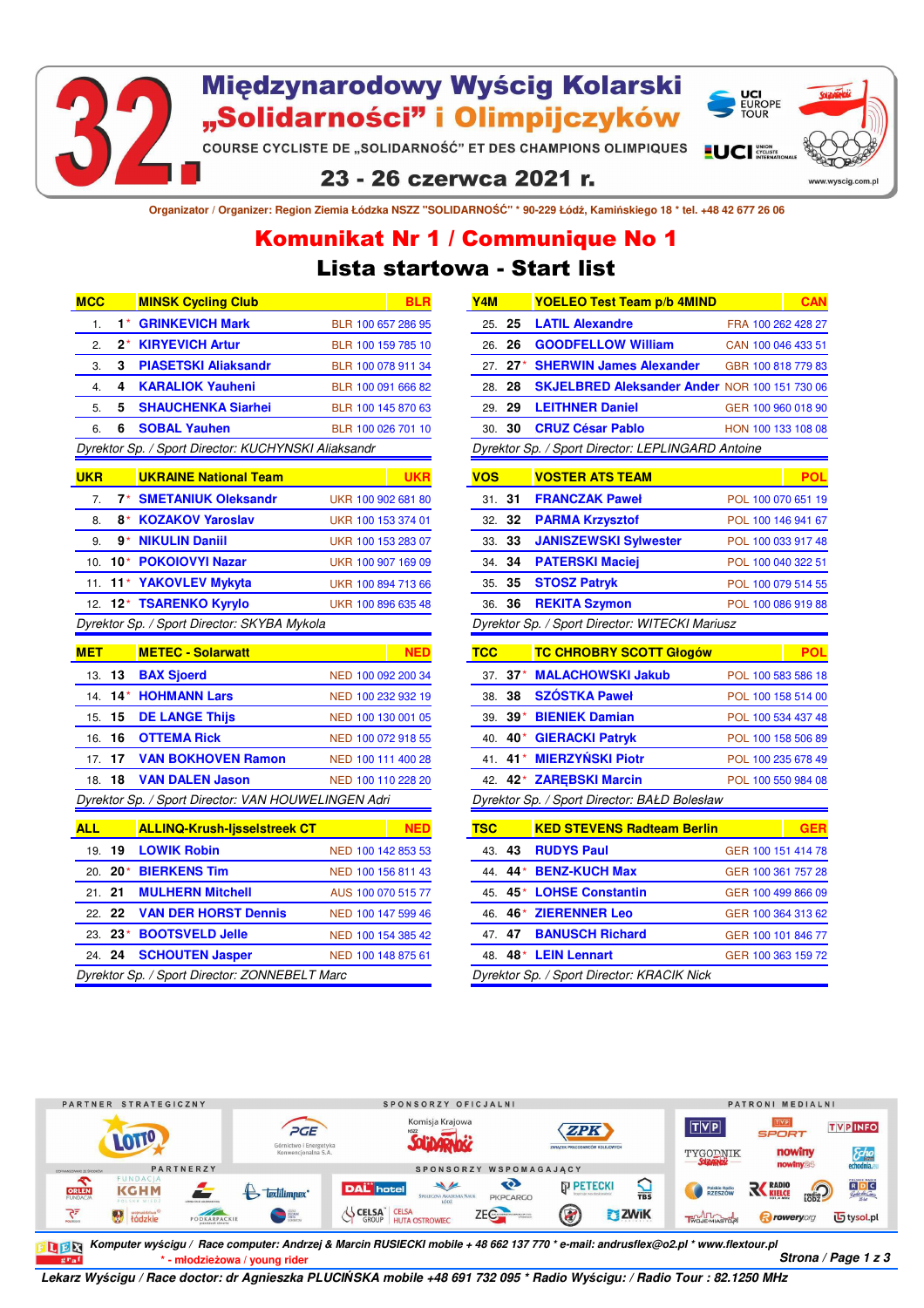### Lista startowa / Start I

| <b>SPR</b>                                       |       | <b>SPRINTER NICE METROPOLE</b>                   | <b>FRA</b>         |  |  |  |
|--------------------------------------------------|-------|--------------------------------------------------|--------------------|--|--|--|
| 49.                                              | 49*   | <b>GARDELLA Florent</b>                          | FRA 100 254 531 84 |  |  |  |
| 50.                                              | 50    | <b>MATONTI Théo</b>                              | FRA 100 259 683 95 |  |  |  |
| 51.                                              | 51    | <b>BONNEFOIX Edouard</b>                         | FRA 100 161 367 40 |  |  |  |
| 52.                                              | 52    | <b>COLLUCCINI Nicolas</b>                        | FRA 100 157 250 94 |  |  |  |
| 53.                                              | 53*   | <b>ROLANT Antony</b>                             | FRA 100 901 747 19 |  |  |  |
| Dyrektor Sp. / Sport Director: GARCIA Christophe |       |                                                  |                    |  |  |  |
| <b>WIM</b>                                       |       | <b>Region WARMII i MAZUR</b>                     | POL                |  |  |  |
| 54.                                              | $55*$ | <b>MAŃK Józef</b>                                | POL 100 538 107 32 |  |  |  |
| 55.                                              | 56*   | <b>BARTKOWSKI Kacper</b>                         | POL 100 646 886 74 |  |  |  |
| 56.                                              | $57*$ | <b>NOCEŃ Adam</b>                                | POL 100 546 683 72 |  |  |  |
| 57.                                              | 58    | <b>PALUTA Michał</b>                             | POL 100 079 465 06 |  |  |  |
| 58.                                              | $59*$ | <b>DABSKI Patryk</b>                             | POL 100 538 106 31 |  |  |  |
| 59.                                              | 60    | <b>KARPIUK Adrian</b>                            | POL 100 145 737 27 |  |  |  |
|                                                  |       | Dyrektor Sp. / Sport Director: NOCEŃ Dariusz     |                    |  |  |  |
| <b>BAY</b>                                       |       | <b>Team WIBATECH Bayern</b>                      | <b>GER</b>         |  |  |  |
| 60.                                              | 61    | <b>GLAMEYER Jaohannes</b>                        | GER 100 363 578 06 |  |  |  |
| 61.                                              | $62*$ | <b>PETER Michael</b>                             | GER 100 518 015 19 |  |  |  |
| 62.                                              | 63*   | <b>STADLER Ludwig</b>                            | GER 100 834 653 49 |  |  |  |
| 63.                                              | 64    | <b>BRANDL Lorenz</b>                             | GER 101 051 808 21 |  |  |  |
| 64.                                              | 65    | <b>ECHTERMANN Leon</b>                           | GER 100 145 900 93 |  |  |  |
|                                                  |       | Dyrektor Sp. / Sport Director: OTTO Peter        |                    |  |  |  |
| <b>MOS</b>                                       |       | <b>K.S. POGOŃ MOSTOSTAL Puławy</b>               | POL                |  |  |  |
| 65.                                              | 67    | <b>PODLASKI Michał</b>                           | POL 100 056 069 84 |  |  |  |
| 66.                                              | 68    | <b>SOWIŃSKI Artur</b>                            | POL 100 098 695 30 |  |  |  |
| 67.                                              | 69    | <b>PEKALA Piotr</b>                              | POL 100 150 646 86 |  |  |  |
| 68.                                              | 70*   | <b>WAWRZYNIAK Karol</b>                          | POL 100 514 739 41 |  |  |  |
| 69.                                              | $71*$ | <b>DOMIN Krzysztof</b>                           | POL 100 489 537 59 |  |  |  |
| 70.                                              | 72*   | <b>PROĆ Bartlomiej</b>                           | POL 100 158 487 70 |  |  |  |
| Dyrektor Sp. / Sport Director: DOMIN Andrzej     |       |                                                  |                    |  |  |  |
| <b>LUK</b>                                       |       | <b>LUKS TRÓJKA PIASECZNO</b>                     | POL                |  |  |  |
| 71.                                              | 73*   | <b>FIJAK Jan</b>                                 | POL 100 545 375 25 |  |  |  |
| 72.                                              | 74*   | <b>KRAWCZYK Adrian</b>                           | POL 100 839 540 86 |  |  |  |
| 73.                                              | 75*   | <b>MANOWSKI Mateusz</b>                          | POL 100 563 037 33 |  |  |  |
| 74.                                              | 76*   | <b>MIAZGA Jan</b>                                | POL 100 159 222 29 |  |  |  |
| 75.                                              | 77*   | <b>RAJTAK Mateusz</b>                            | POL 100 550 805 23 |  |  |  |
| 76.                                              | 79*   | <b>TROSZOK Bartosz</b>                           | POL 100 549 025 86 |  |  |  |
|                                                  |       | Dyrektor Sp. / Sport Director: TOMASZEWSKI Paweł |                    |  |  |  |

|                                            |         | ist * Łódź * 22.06.21                           |  |                    |  |  |
|--------------------------------------------|---------|-------------------------------------------------|--|--------------------|--|--|
| <b>MSP</b>                                 |         | <b>HRE MAZOWSZE Serce Polski</b>                |  | <b>POL</b>         |  |  |
| 77.                                        | 79      | <b>BANASZEK Adrian</b>                          |  | POL 100 079 949 05 |  |  |
| 78.                                        | 80      | <b>BANASZEK Alan</b>                            |  | POL 100 109 949 32 |  |  |
| 79.                                        | 81      | <b>BANASZEK Norbert</b>                         |  | POL 100 109 574 45 |  |  |
| 80.                                        | 82      | <b>KUREK Adrian</b>                             |  | POL 100 046 089 95 |  |  |
| 81.                                        | 83      | <b>PAWLAK Tobiasz</b>                           |  | POL 100 093 502 75 |  |  |
| 82.                                        | 84      | <b>STANISZEWSKI Daniel</b>                      |  | POL 100 097 260 50 |  |  |
|                                            |         | Dyrektor Sp. / Sport Director: PAWLAK Wojciech  |  |                    |  |  |
| <b>DSM</b>                                 |         | <b>Team DSM</b>                                 |  | <b>GER</b>         |  |  |
| 83.                                        | 85*     | <b>VAN UDEN Casper</b>                          |  | NED 100 226 805 03 |  |  |
| 84.                                        | 86      | <b>SALMON Martin Alexander</b>                  |  | GER 100 535 516 60 |  |  |
| 85.                                        | 87*     | <b>BITTNER Pavel</b>                            |  | CZE 100 467 185 17 |  |  |
| 86.                                        |         | 88* HAYTER Leo                                  |  | GBR 100 239 635 29 |  |  |
| 87.                                        | 89*     | <b>NABERMAN Tim</b>                             |  | NED 100 156 853 85 |  |  |
| 88.                                        |         | 90* REINDERINK Pepijn                           |  | NED 100 231 431 70 |  |  |
|                                            |         | Dyrektor Sp. / Sport Director: LAMBREGTS Bennie |  |                    |  |  |
| <b>TFA</b>                                 |         | <b>TOPFOREX - ATT Investments</b>               |  | <b>CZE</b>         |  |  |
| 89.                                        | 91      | <b>PETRUS Jiří</b>                              |  | CZE 100 093 386 56 |  |  |
| 90.                                        |         | 92* KLABOUCH Petr                               |  | CZE 100 480 057 85 |  |  |
| 91.                                        | 93      | <b>FIALA Petr</b>                               |  | CZE 100 093 865 50 |  |  |
| 92.                                        | $94*$   | ŠTOČEK Matúš                                    |  | SVK 100 111 505 36 |  |  |
| 93.                                        | 95* .   | <b>JAKOUBEK Tomáš</b>                           |  | CZE 100 474 436 90 |  |  |
| 94.                                        | 96*     | <b>BARTA Tomáš</b>                              |  | CZE 100 912 115 08 |  |  |
|                                            |         | Dyrektor Sp. / Sport Director: KALTOFEN Petr    |  |                    |  |  |
| <b>SVK</b>                                 |         | <b>SLOVAK National Team</b>                     |  | <b>SVK</b>         |  |  |
| 95.103                                     |         | <b>BASKA Erik</b>                               |  | SVK 100 086 622 82 |  |  |
|                                            |         | 96.104* LOHINSKÝ Filip                          |  | SVK 100 460 441 63 |  |  |
|                                            | 97.105* | <b>BLAŠKO Matej</b>                             |  | SVK 100 153 320 44 |  |  |
| 98.106                                     |         | <b>BÉRES Stanislav</b>                          |  | SVK 100 075 258 67 |  |  |
|                                            |         | 99.107* COMA Richard                            |  | SVK 100 460 292 11 |  |  |
|                                            |         | 100. 108* GAVENDA Martin                        |  | SVK 100 460 240 56 |  |  |
| Dyrektor Sp. / Sport Director: VANČO Jakub |         |                                                 |  |                    |  |  |
| <b>EKA</b>                                 |         | <b>ELKOV - KASPER</b>                           |  | CZI                |  |  |
| 101.109                                    |         | <b>BARTA Jan</b>                                |  | CZE 100 032 459 45 |  |  |
| 102.110*                                   |         | <b>TOUPALIK Jakub</b>                           |  | CZE 100 472 770 73 |  |  |
| 103.111                                    |         | <b>KANKOVSKÝ Alois</b>                          |  | CZE 100 025 105 63 |  |  |
| 104.112                                    |         | <b>KUKRLE Michael</b>                           |  | CZE 100 086 804 70 |  |  |
| 105.113                                    |         | <b>NEUMAN Dominik</b>                           |  | CZE 100 094 888 06 |  |  |
| 106.114                                    |         | <b>ZAHÁLKA Matěj</b>                            |  | CZE 100 087 085 60 |  |  |
|                                            |         | Dyrektor Sp. / Sport Director: FIALA Otakar     |  |                    |  |  |



**\* - młodzieżowa / young rider** *Strona / Page 2 z 3 Komputer wyścigu / Race computer: Andrzej & Marcin RUSIECKI mobile + 48 662 137 770 \* e-mail: andrusflex@o2.pl \* www.flextour.pl*

*Lekarz Wyścigu / Race doctor: dr Agnieszka PLUCIŃSKA mobile +48 691 732 095 \* Radio Wyścigu: / Radio Tour : 82.1250 MHz*